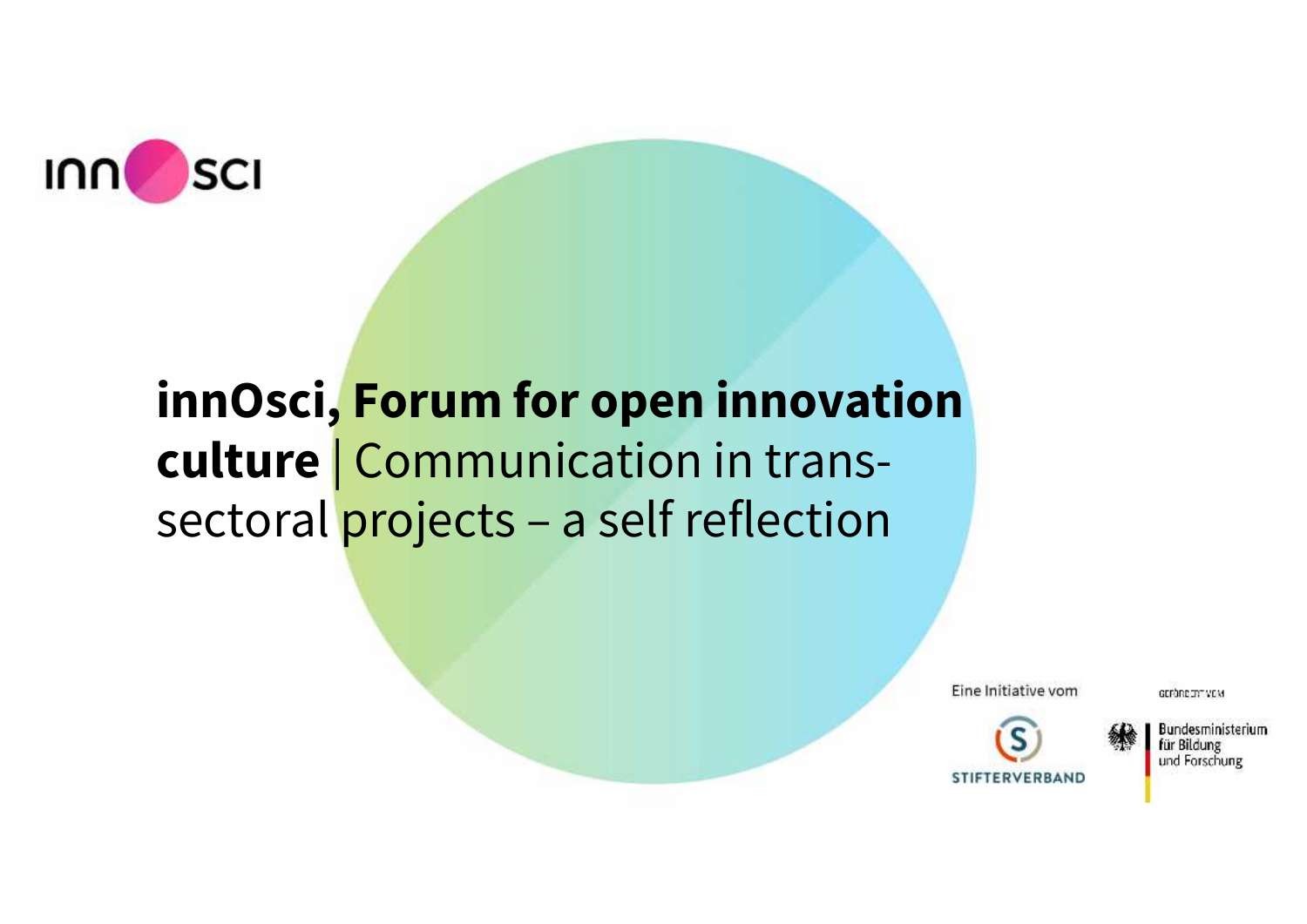# **Communication** in transsectoral settings



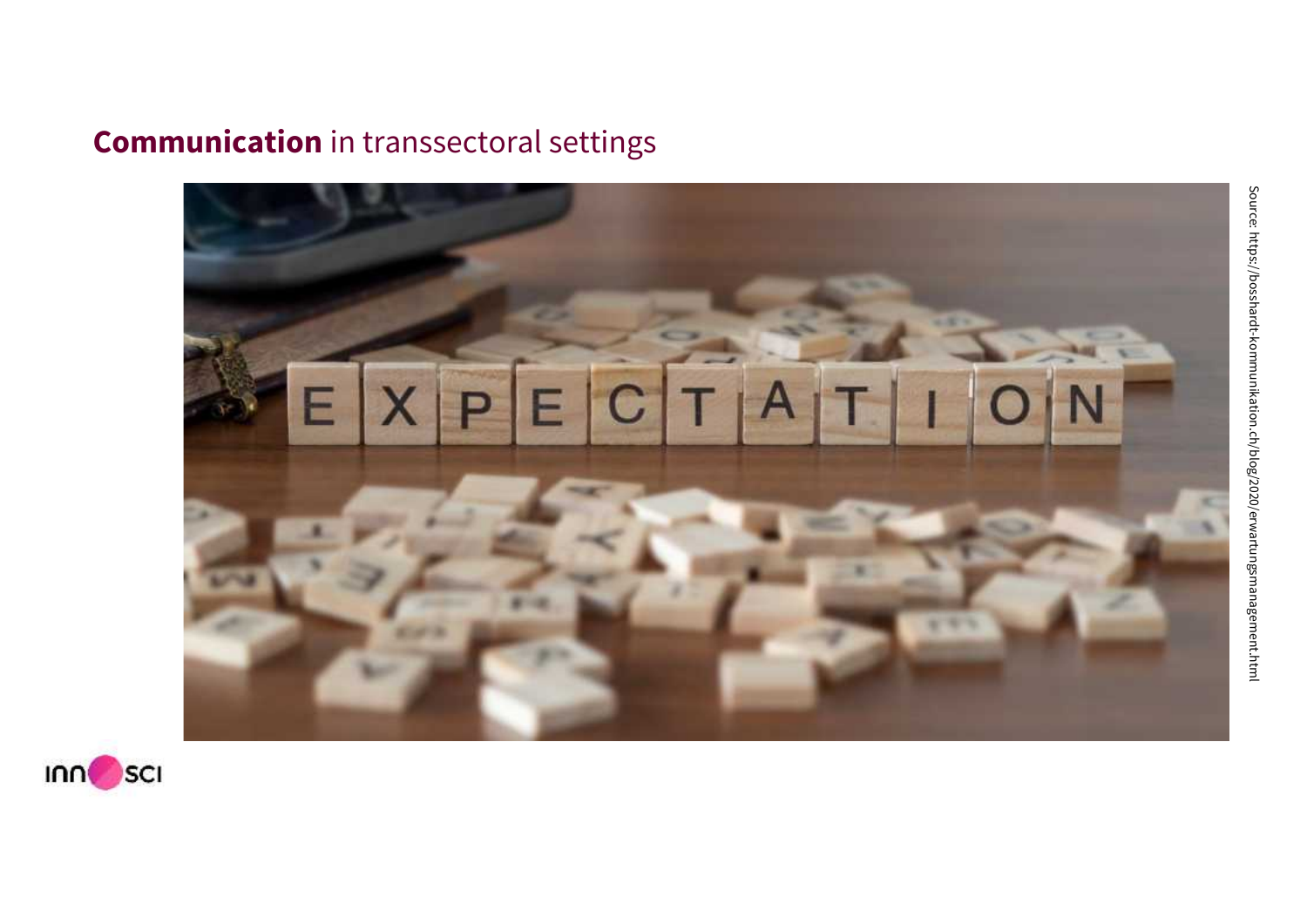## **Communication –** general thoughts

- Communication is about
	- how we express our internal emotions through our external behaviour (iceberg metaphor!)
	- how we prefer to interact with the people around us and our environment (temperament)
- Communication is always highly error-prone!
- Various communication models illuminate the pitfalls, especially when different communication styles clash

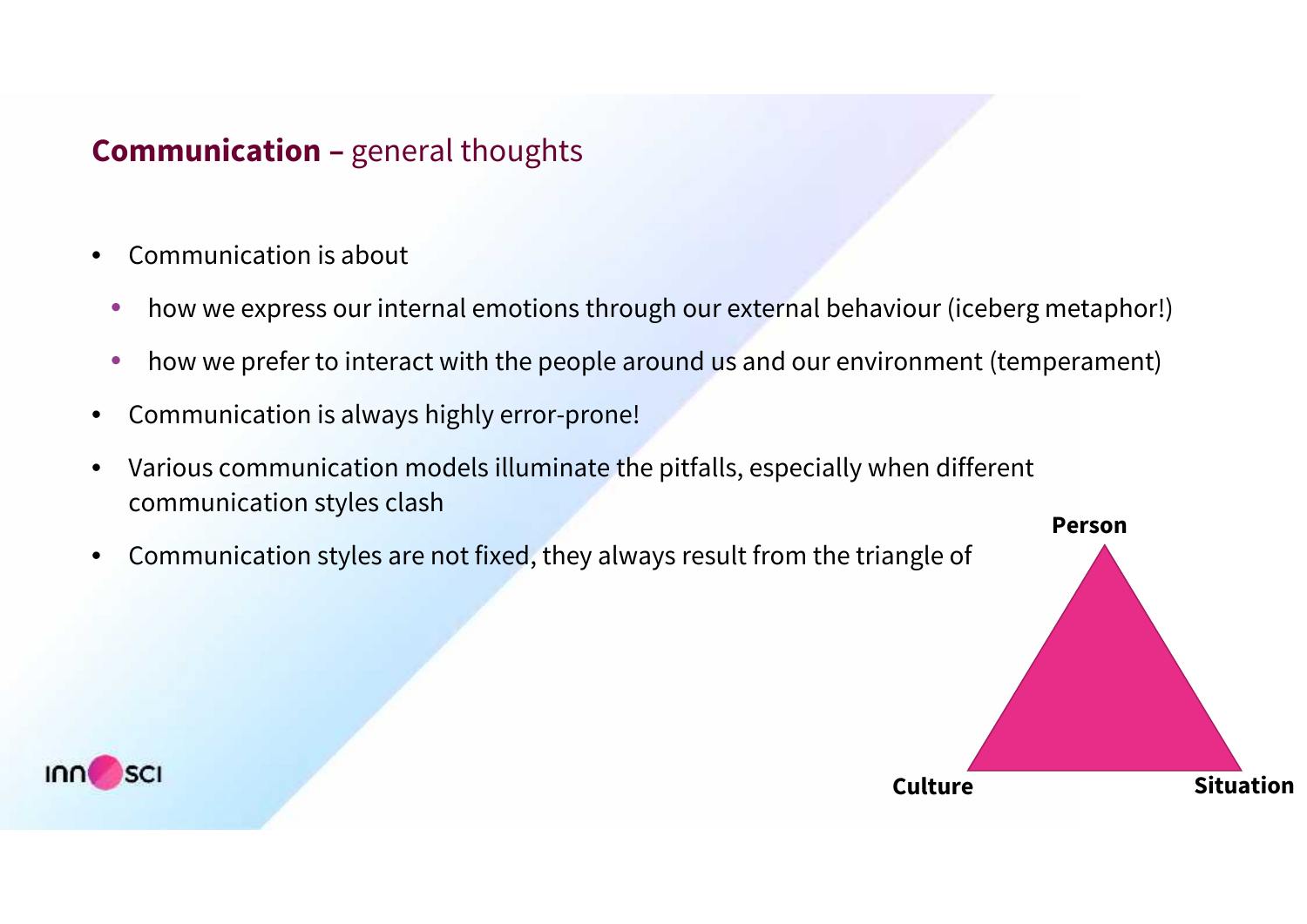## **Four sides model of communication** (F.v. Schulz von Thun)

Each message has actually 4 messages

- The factual information
- A self-revelation
- An appeal
- A relationship message

The sender speaks (mostly unintentionally)with 4 tongues whilst the receiver hears with 4 ears.



**I don't understand**

**the diagnosis**

**You make no effort for me !**

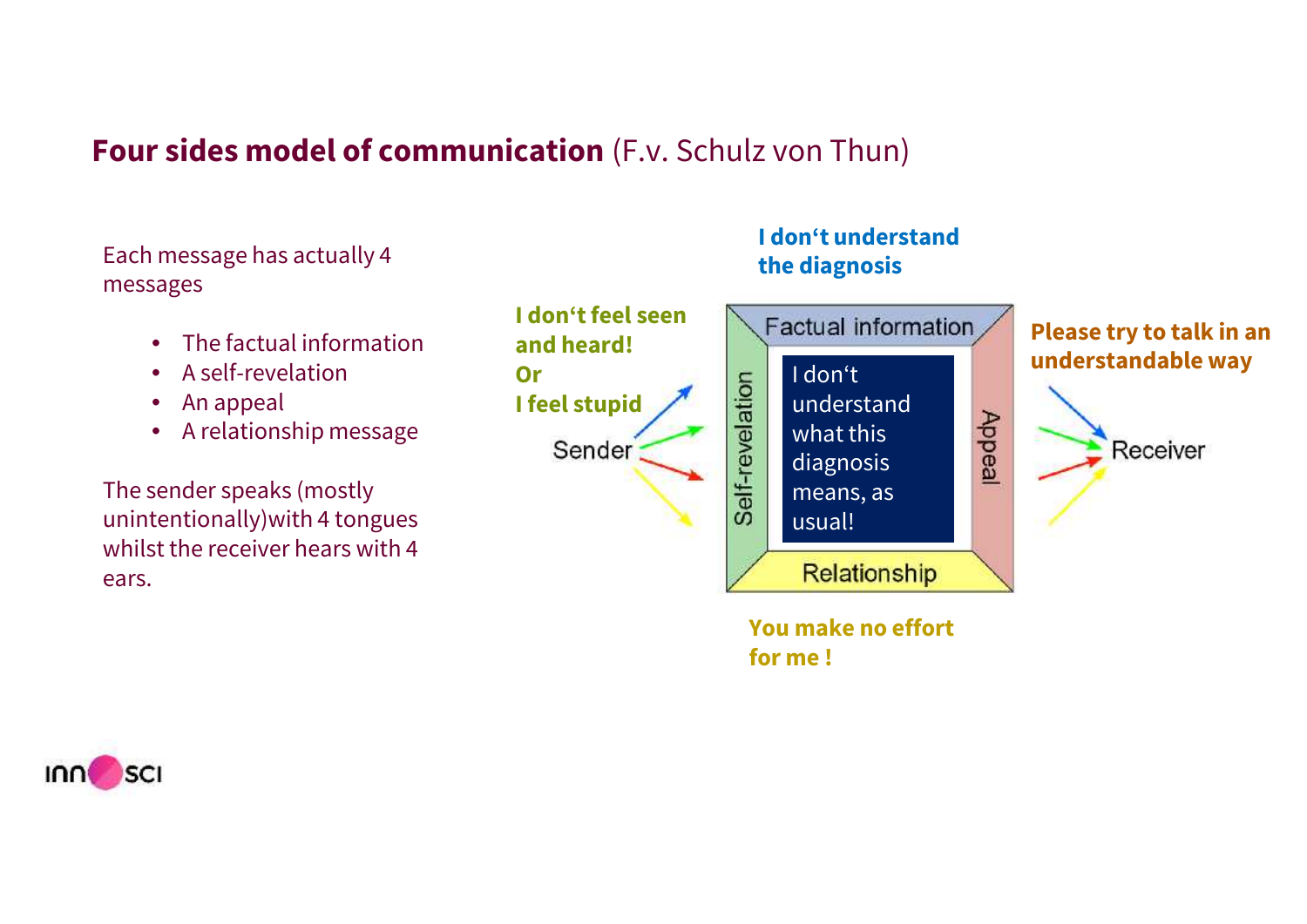## **Communication and personality styles** – Schulz von Thun

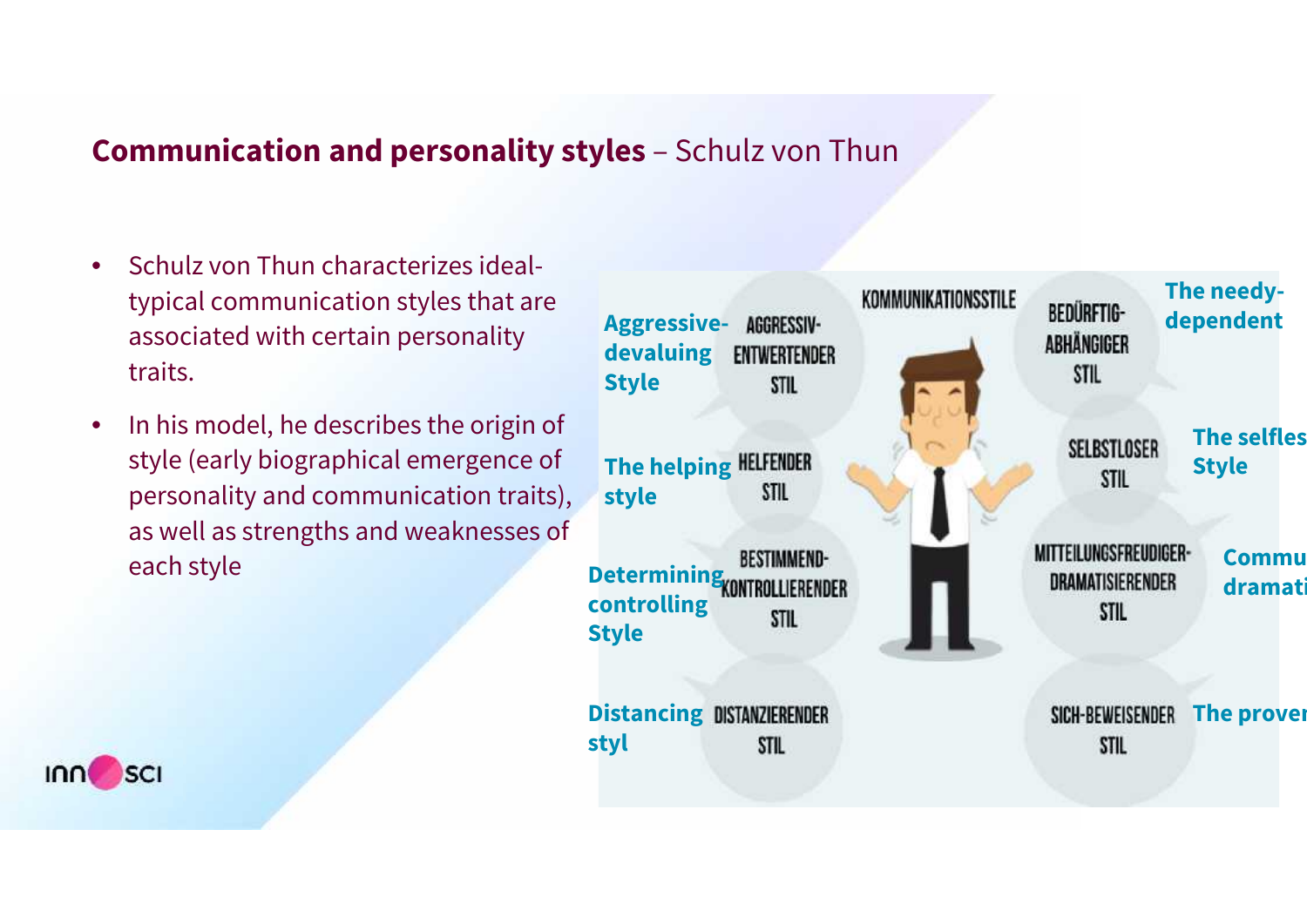# **Communication styles** - DiSC



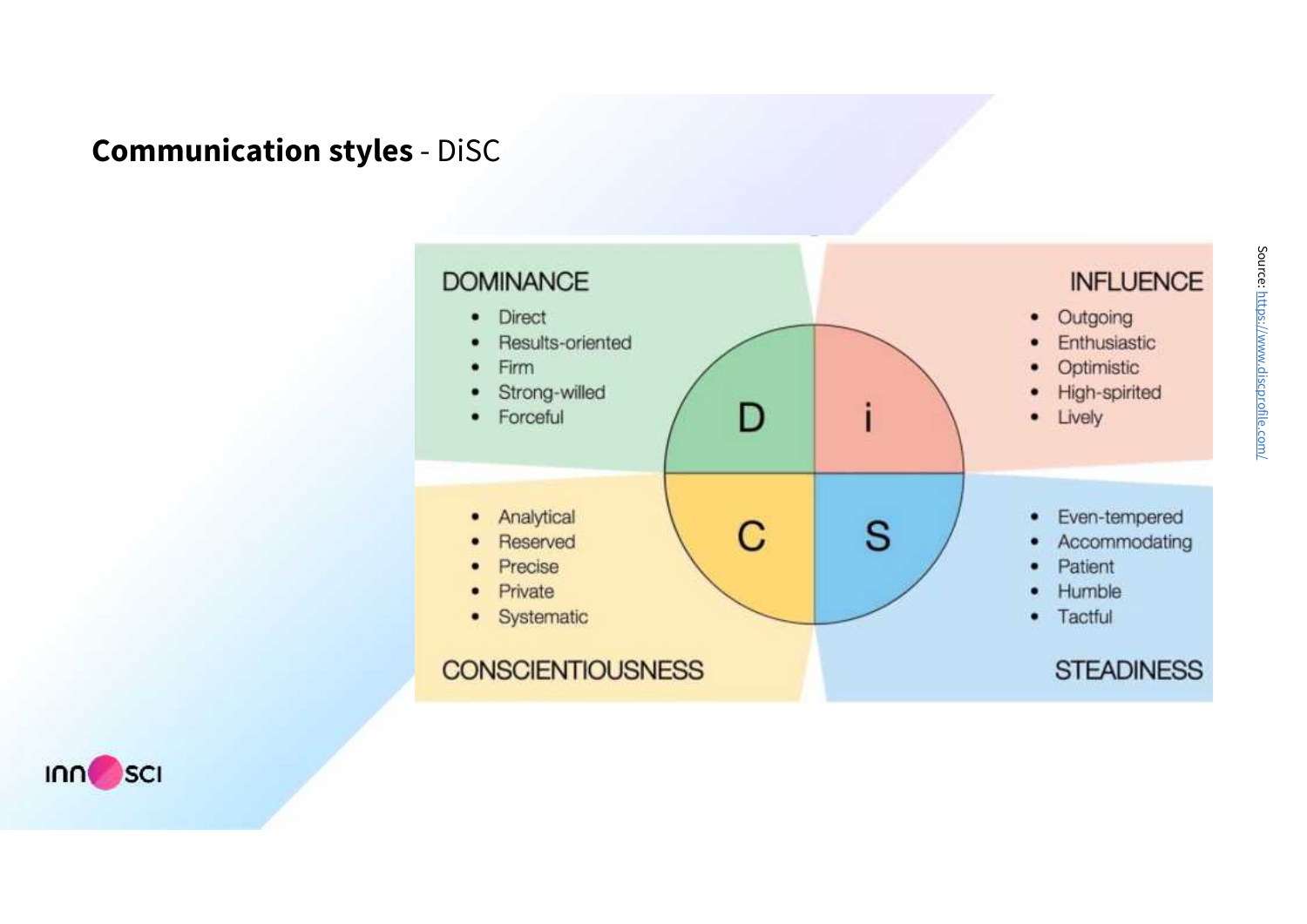## **Communication styles** - DiSC

**Dominance:** A person primarily in this DISC quadrant places emphasis on *accomplishing results* and "seeing the big picture." They are confident, sometimes blunt, outspoken, and demanding.

**Influence:** A person in this DISC quadrant places emphasis on *influencing or persuading others.* They tend to be enthusiastic, optimistic, open, trusting, and energetic.

**Steadiness:** A person in this DISC quadrant places emphasis on *cooperation, sincerity, loyalty, and dependability*. They tend to have calm, deliberate dispositions, and don't like to be rushed.

**Conscientiousness:** A person in this DISC quadrant places emphasis on *quality and accuracy, expertise and competency.* They enjoy their independence, demand the details, and often fear being wrong



Source: https://www.discprofile.com/

#### **Mentimeter Umfrage:**

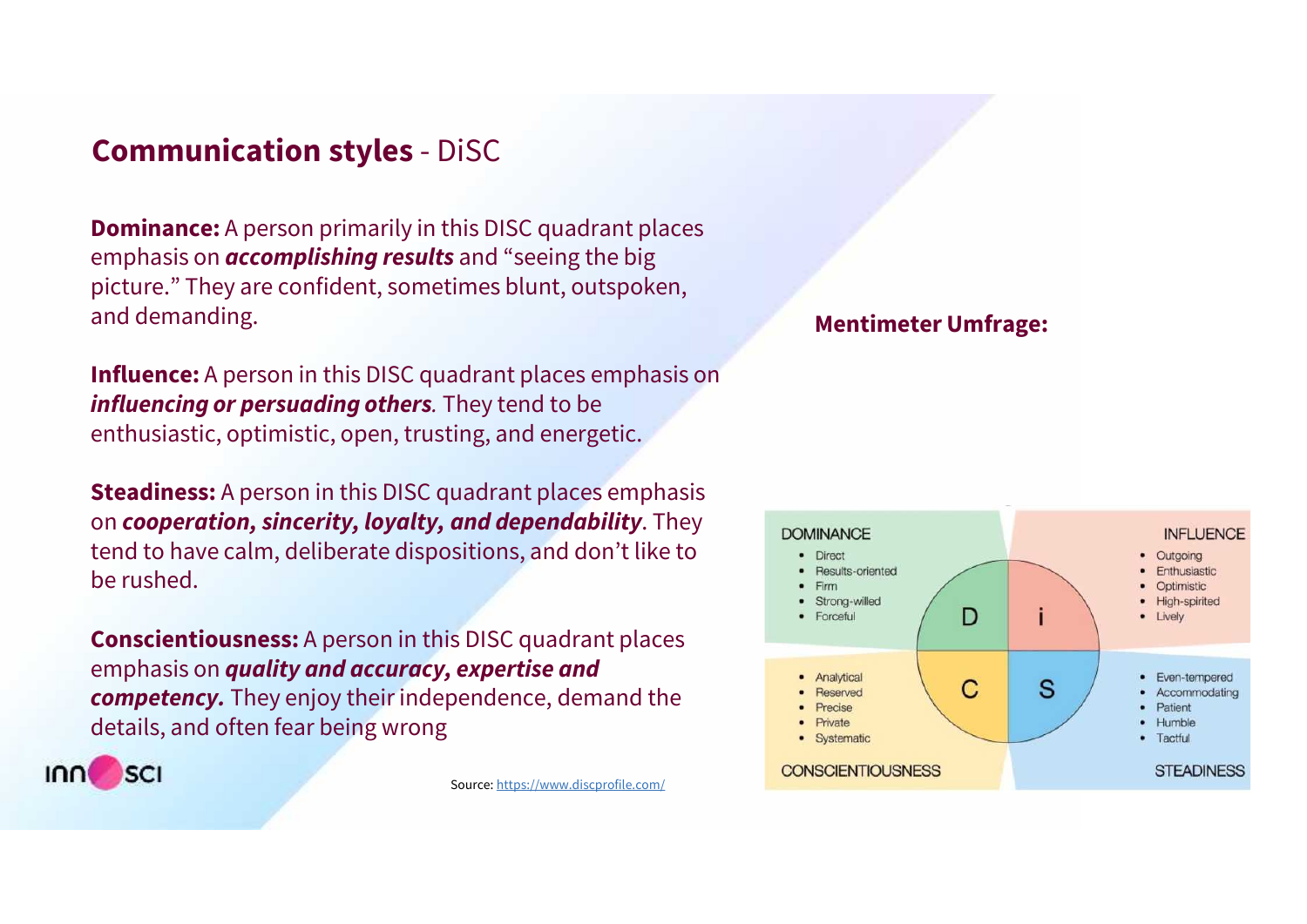## **Conflict types & styles**

### **What types of conflict can we distinguish?**

- Factual conflicts
- Relational conflicts
- Perception conflicts
- Role conflicts
- Goal conflicts
- 



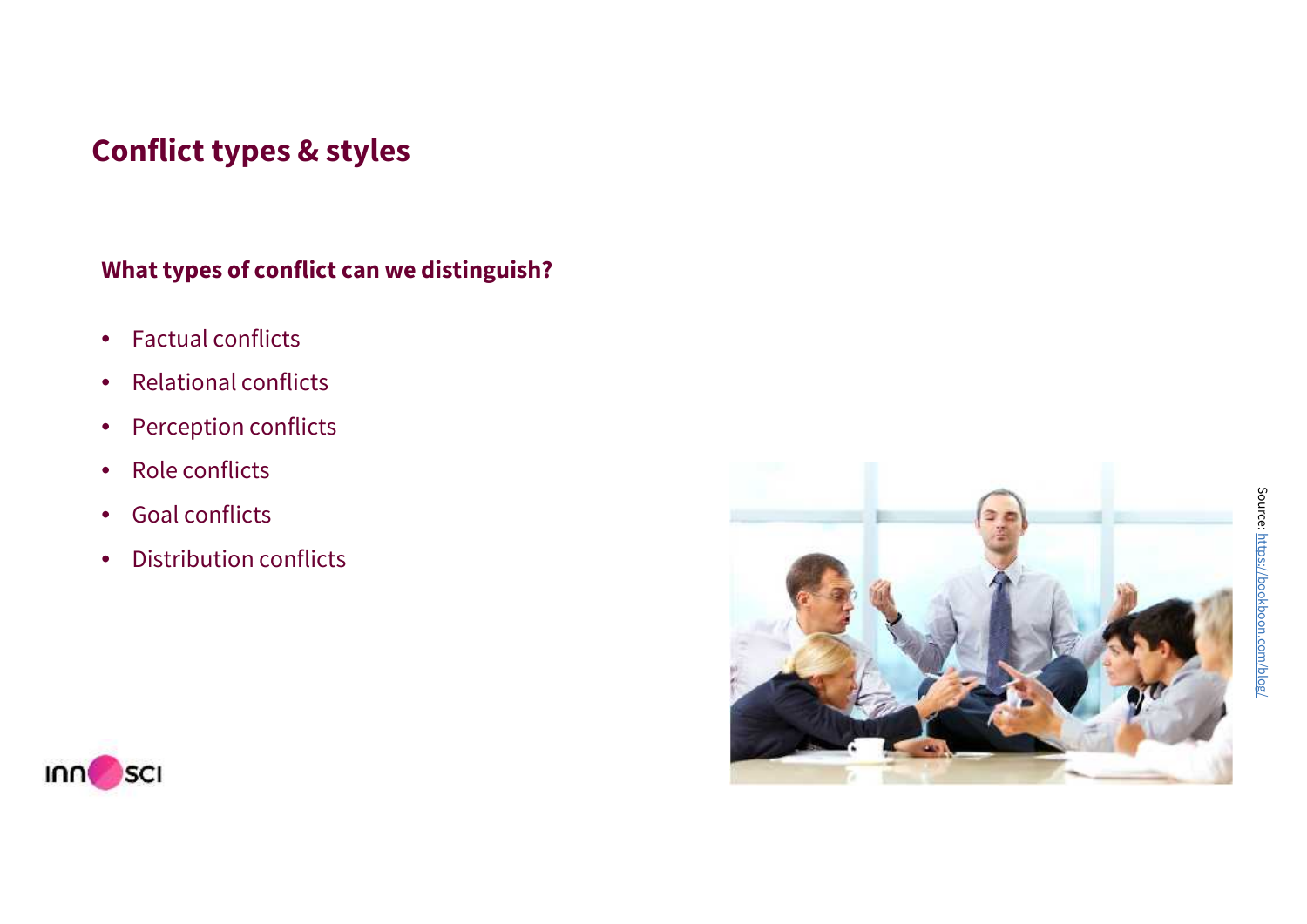# **Conflict types & styles**

### **What conflict styles do we distinguish?**

The Thomas-Killman Model describes the following:

- Competing
- **Collaborating**
- **Avoidig**
- **Accomodating**
- Compromise



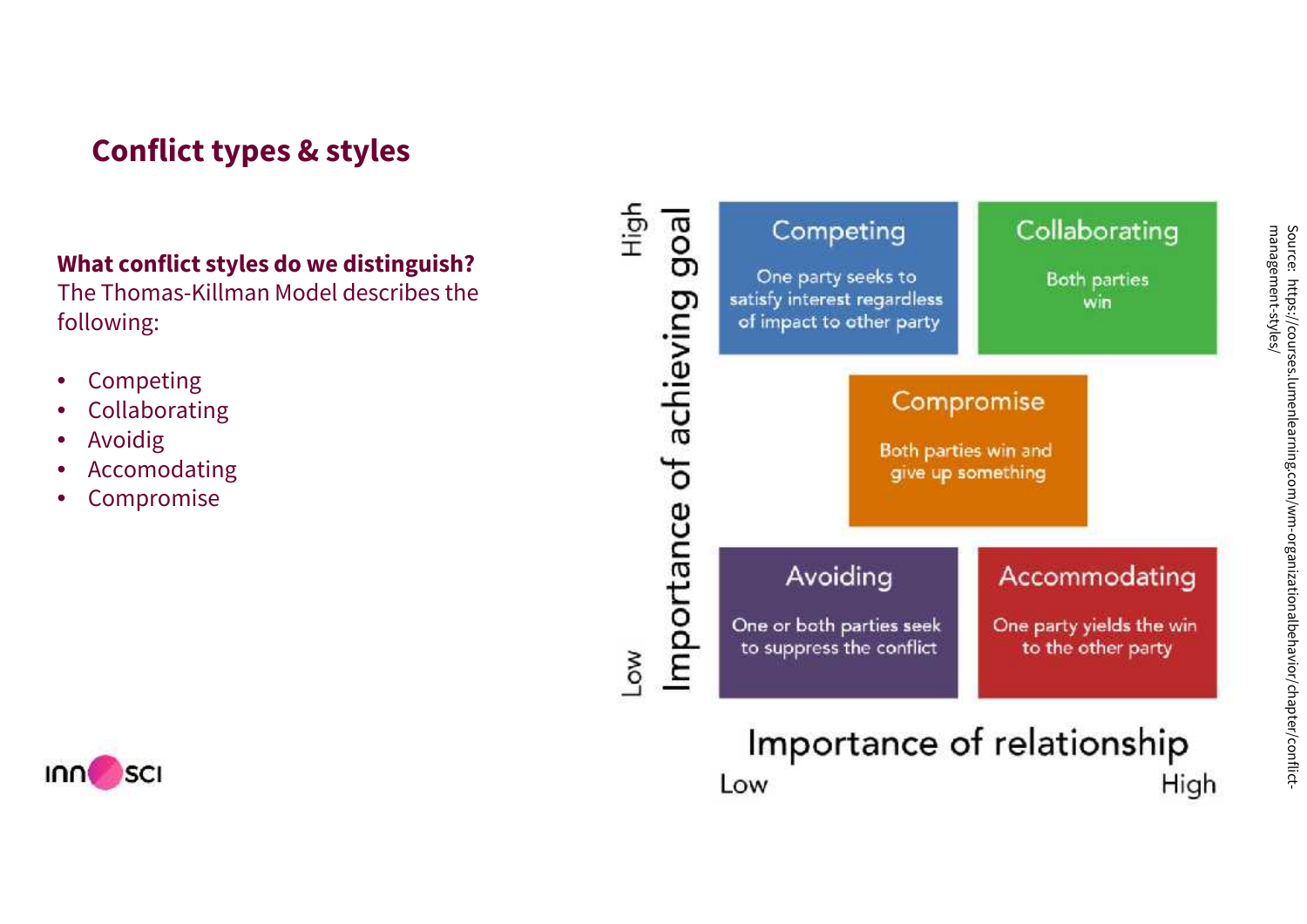# **Intercultural Conflict Styel Inventory (ICS)**

#### **M. Hammer developed a model that is**

- not culturally biased
- cross-culturally generalizable
- valid of intercultural communication & conflict style differences

#### **The two parameters used are**

• Direct vs indirect communication

יחחו

**SCI** 

• Emotionally restrained vs emotionally expressive communication

# **Intercultural Conflict Styles**



Source: https://icsinventory.com/ics-inventory/how-the-ics-inventory-compares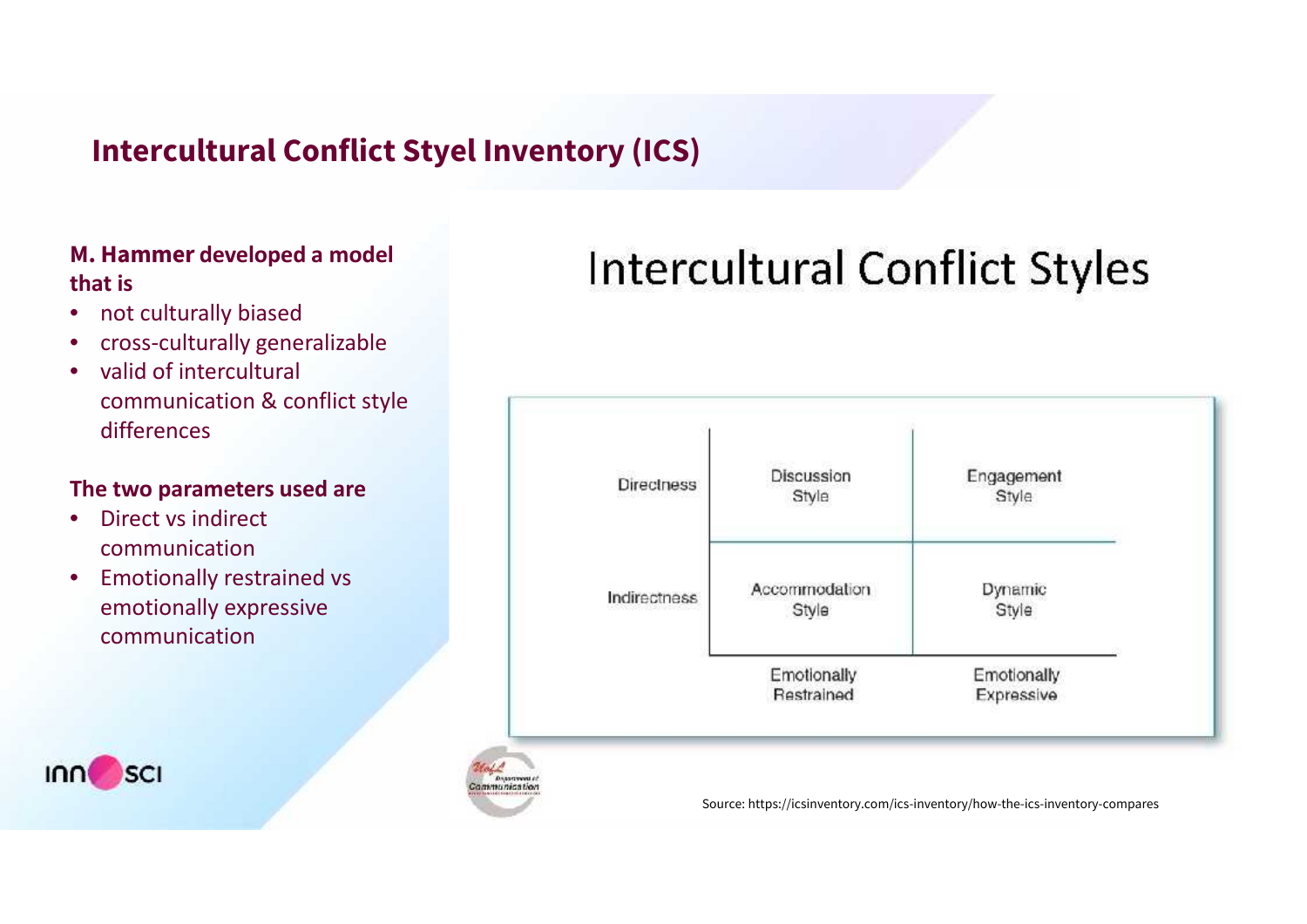### **Conclusions I**

- **Communication is a highly personaltopic!**
- **A good communication competence means to self reflecttruly and deeply,**
	- … to understand yourself, your communication patterns and roles
	- … and to be empathic and able to change perspectives

### **Are you willing to look in the mirror?**



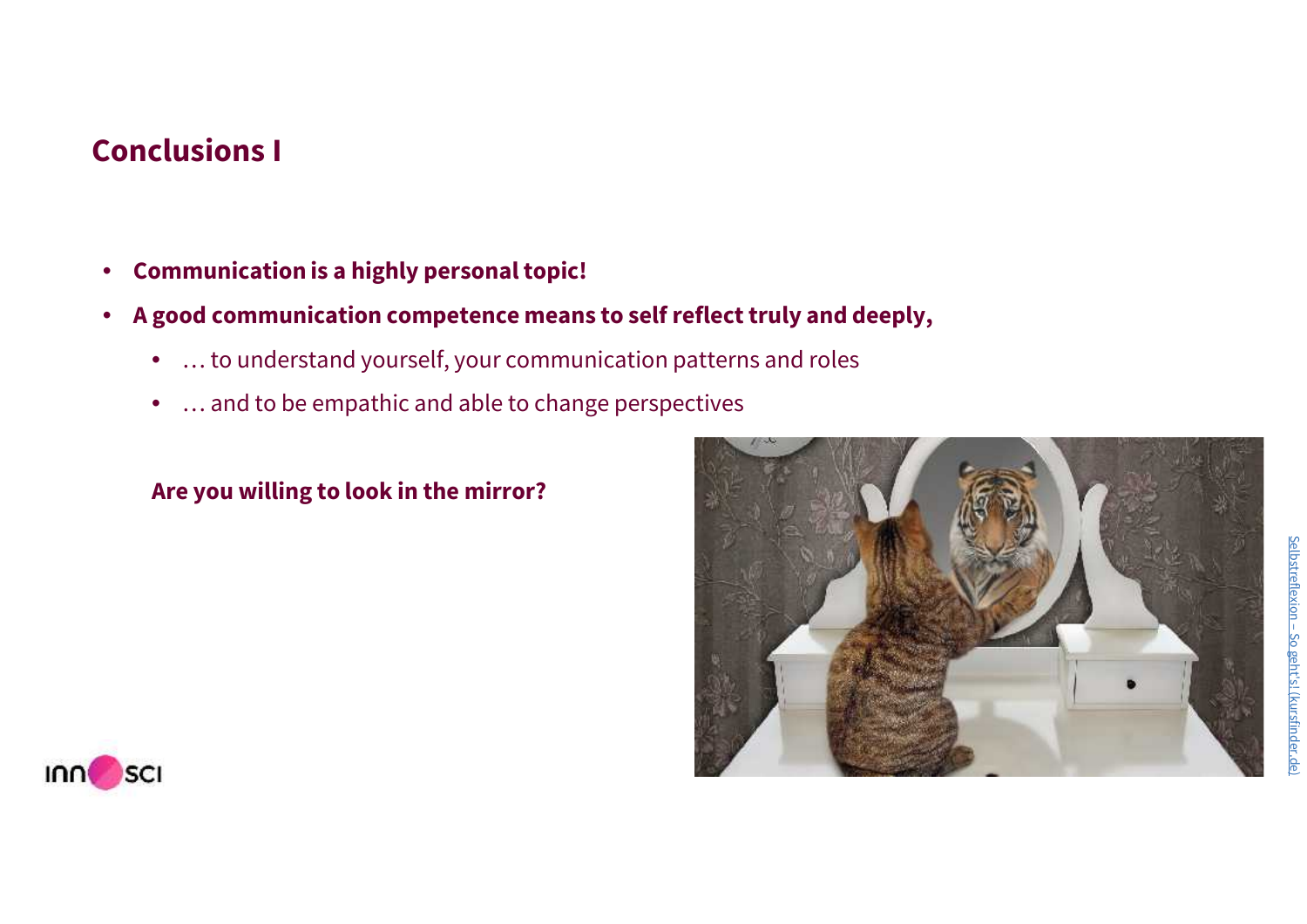## **Conclusions II**

- **To train your communication skills or to support yourteam** you can start with the following simple yet effective tools:
	- Ask questions to clearify when in uncertain communication and conflict situations
	- Create space for meta communication
	- Self-reflect on a daily basis and train your brain!
	- Take part in trainings that focus on experiential learning (e.g intercultural trainings that fokus on "non-culture-specific" trainings)
	- Invite self reflection by check-in and check-out questions in team meetings (e.g. here: http://checkin.daresay.io/)
	- Nominate staff to further train in mediation
	- Coaching-Sessions